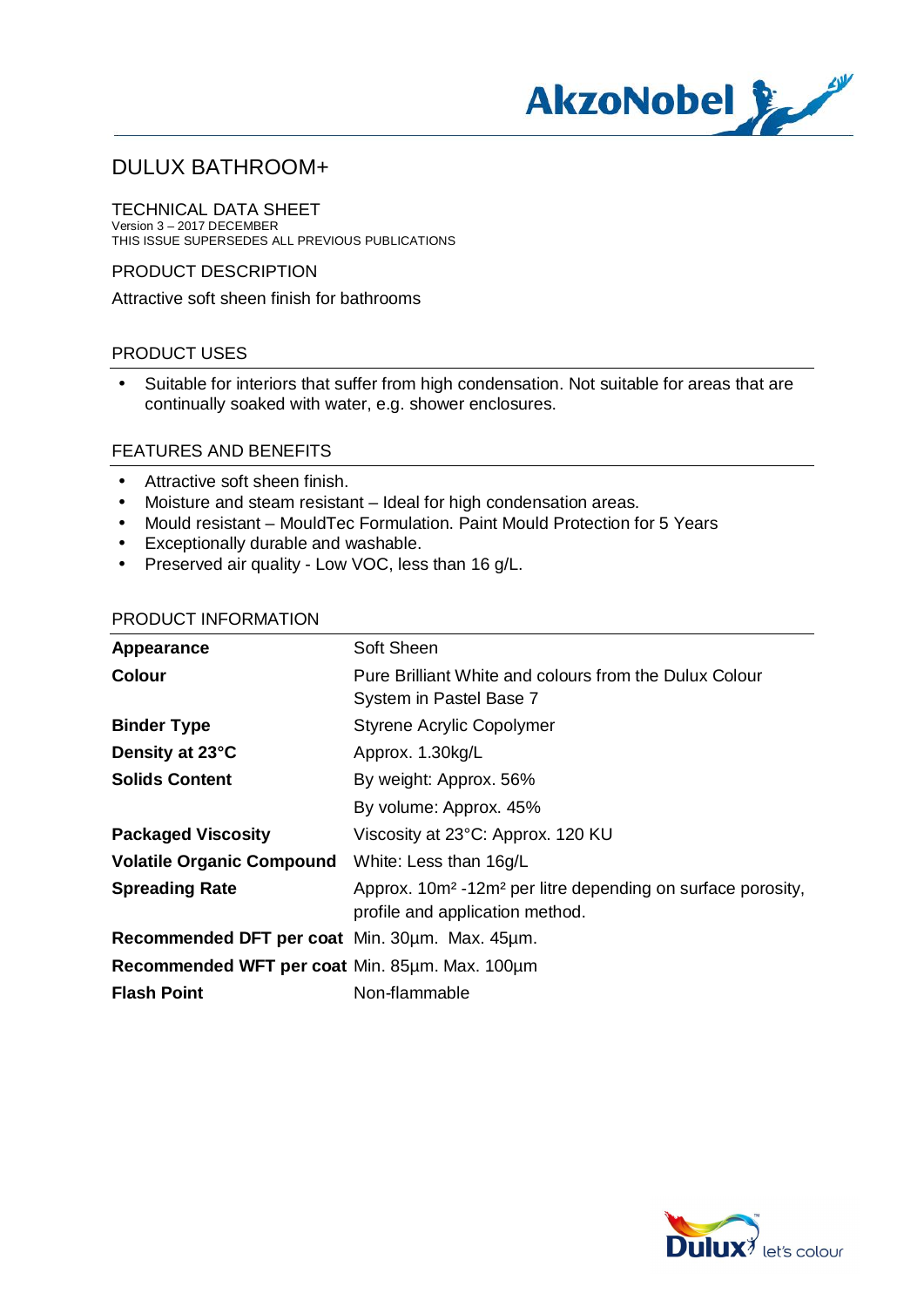

## APPLICATION INFORMATION

| Mixing                                | Stir until homogeneous with a flat paddle.                                                                                                                                                                                              |
|---------------------------------------|-----------------------------------------------------------------------------------------------------------------------------------------------------------------------------------------------------------------------------------------|
| <b>Application Surface conditions</b> | Surface Temperature between 10 - 35°C. Relative Humidity<br>between 10 - 85 % OR 2°C above dew point minimum.                                                                                                                           |
| Application methods                   | Brush, roller or airless spray.                                                                                                                                                                                                         |
| Thinner                               | Thinning not recommended. Ready for use after thorough<br>stirring for brush and roller applications. Water if required for<br>spraying to maximum of 5 - 10% of product volume.                                                        |
| <b>Drying Time</b>                    | Touch dry 45 minutes at 23°C.                                                                                                                                                                                                           |
| <b>Recoating Time</b>                 | 4 hours at 23°C (Drying times will be extended during cold,<br>wet or humid conditions.)                                                                                                                                                |
| Cleaning of equipment                 | After use, remove as much product as possible, and then<br>clean immediately with water.                                                                                                                                                |
| <b>Substrates</b>                     | Suitable for cement plaster, gypsum plaster, concrete, fibre<br>cement and composite boarding, ceramic wall tiles, wood,<br>mild steel & iron and galvanised iron, provided that<br>appropriate preparation and priming is carried out. |
| Precautions:                          | Do not apply during cold (below 10°C) or wet weather.                                                                                                                                                                                   |
|                                       | Do not apply directly to bare surfaces.                                                                                                                                                                                                 |
|                                       | Not suitable for painting radiators or other heated surfaces.<br>Drying times will be extended during cold, wet or humid<br>conditions.                                                                                                 |
|                                       | Do not apply directly to chalky or friable surfaces.                                                                                                                                                                                    |
|                                       | Protect the paint from extreme weather conditions,<br>particularly frost.                                                                                                                                                               |
|                                       | Allow at least 24 hours for the paint to fully dry before<br>exposing to condensation.                                                                                                                                                  |
|                                       | Do not clean surface within 7 days of application.                                                                                                                                                                                      |
|                                       | Paint is not suitable for areas continually soaked with water<br>such as shower enclosures.                                                                                                                                             |
| <b>Coats Required</b>                 | Apply two to three finishing coats to new surfaces to achieve<br>a continuous closed film and solid colour.                                                                                                                             |

## SURFACE PREPARATION

Plaster sand should comply with SABS 1090 requirements. Plaster mix must be applied at a minimum thickness of 10mm, curing to a hard and sound finish, free of soft and friable material. MPA strength must comply with SABS 0164-1 (10MPA=2, 6:1 and 5MPA=4:1). Ensure that surfaces are sound and free from dust, oil, grease, dirt, and debris. Surfaces must be thoroughly dry - no more than 12% moisture content.

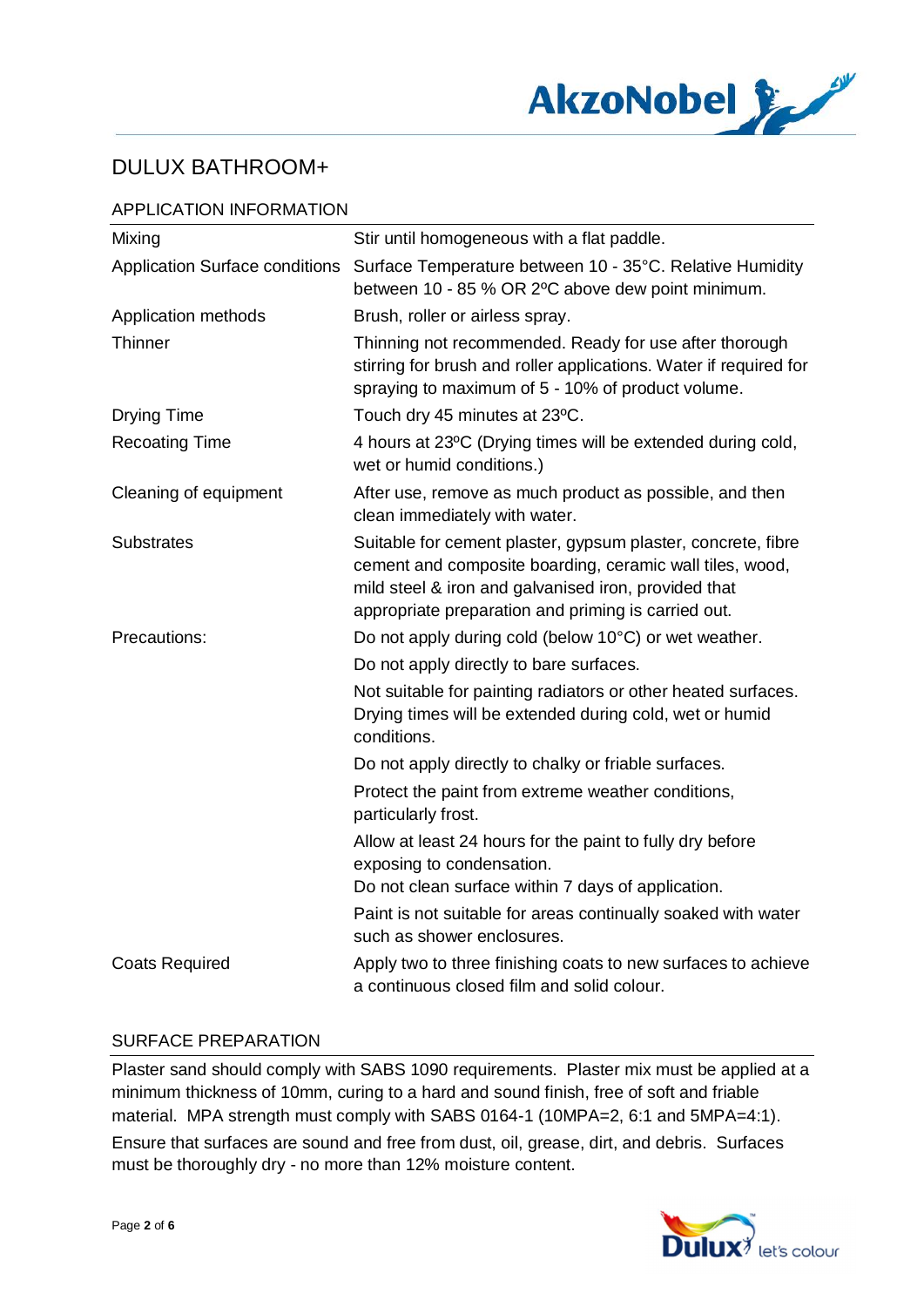

## SURFACE PREPARATION

## NEW SURFACES

## **Cement Plaster (non-friable), Gypsum Plaster, Composite Boarding and Fibre Cement**

- It is recommended that fresh plaster should be allowed one week drying for every 5mm thickness; and longer in cold or damp weather.
- Spot-prime metal strips and nail heads with **Dulux Steel Primer.**
- Prime with **Dulux Plaster Primer**. For very absorbent surfaces such as gypsum plaster more than one coat Plaster Primer could be required to achieve correct binding and sealing properties.
- Rough surfaces may be finished with Dulux Trade **Fillercoat** or **Dulux Pre-Paint Smoothover** to create a smooth base of even porosity prior to finishing with **Dulux Bathroom+**

## **Concrete**

- Remove any uncured cement, grease, and mould- release agents by high-pressure water blast, or wash with a strong **Dulux Pre-Paint Sugar Soap/**water solution. Rinse off thoroughly with clean water and allow drying.
- Prime with **Dulux Plaster Primer**.

### **Ceramic Wall Tiles**

- Wall tiles around kitchen sinks and bath/shower areas must be degreased with **Dulux Pre-Paint Brush Cleaner/ Degreaser** or a water-miscible household degreaser followed by thorough rinsing with water. All loose grout must also be repaired prior to painting. **N.B:** Not suitable for floor tiles
- Prime with one to two coats **Dulux Supergrip**

### **Wooden surfaces** (doors, frames, furniture).

- Timber treated with a wood borer or fire retardant treatment may cause slow drying (consult supplier).
- Sand smooth. Remove sanding dust. Remove any splintered and discoloured wood.
- Treat knots in timber with Knotting Agent.
- Repair damaged wood with a suitable wood filler.
- Prime with **Dulux Supergrip.** For best paint system performance follow primer with **Dulux Universal Undercoat** before applying the selected finishing coat.

### **Mild Steel and Iron**

 Inspect shop-primer thoroughly for damage by installation. All rust, scale and dirt must be removed by scraping or with steel wire brushes, and then thoroughly sand with medium grit sandpaper and finish with fine grit sandpaper - down to a bright metal finish. Ensure that the sanded areas are dry and free of grease and dust. A solvent wash (rags dipped in lacquer thinner) may be used. Change the rags frequently. Allow drying.

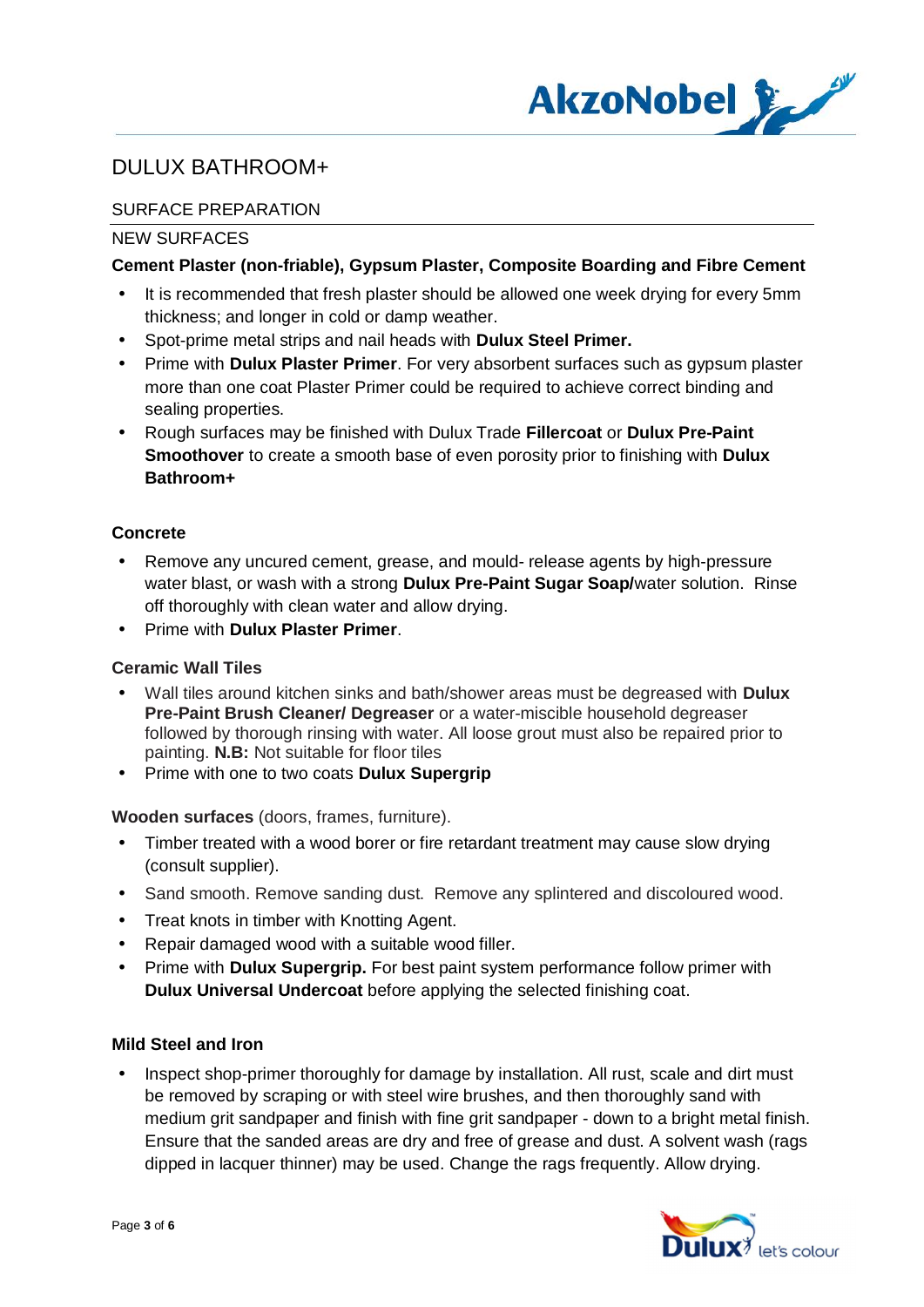

## SURFACE PREPARATION

NEW SURFACES

## **Mild Steel and Iron - Continue**

 Prime with one to two coats **Dulux Steel Primer**, depending on the severity of the conditions. For best paint system performance follow primer with **Dulux Universal Undercoat** before applying the selected finishing coat.

## **Galvanised Iron**

- Remove any traces of rust. Remove temporary protective coating, dirt and grease from the surface with **Dulux Galvanised Iron Cleaner.** Ensure complete removal of **Dulux Galvanised Iron Cleaner** by rinsing with running water. A water-break free surface indicates thorough cleaning - running water should not form droplets. If a water-break free surface was not achieved, repeat the cleaning process. Prime immediately after cleaning.
- Prime with one to two coats **Dulux Supergrip** or **Dulux Galvanised Iron Primer**, depending on the severity of the conditions. For best paint system performance follow primer with **Dulux Universal Undercoat** before applying the selected finishing coat.

## PREVIOUSLY PAINTED SURFACES

### **Sound, not powdery**

- Remove any loose and flaking paint back to a sound substrate and firm edges by scraping and sanding.
- Clean surfaces with **Dulux Pre-Paint Sugar Soap** /water solution to remove all surface contaminates and chalky residue, rinse with clean water to remove all traces of the **Dulux Pre-Paint Sugar Soap** treatment and allow drying out.
- Spot prime bare exposed substrates with appropriate primer. For best paint system performance follow priming with a full coat of **Dulux Universal Undercoat** before applying the selected finishing coat.
- Enamel surfaces need to be sanded to a matt finish to aid adhesion before commencing with the **Dulux Pre-Paint Sugar Soap** /water solution treatment. Apply a coat of **Dulux Universal Undercoat**.

### **Old Paint in poor condition**

- Loose, flaking paint must be completely removed. Friable surfaces must be removed and repaired.
- It is always good painting practice to rub down existing surfaces with fine sandpaper to remove nibs and dirt particles. Rubbing down also provides a smooth surface for painting**.**
- Remove oil, grease dirt or any other contaminants with **Dulux Pre-Paint Sugar Soap**/water solution and allow drying.

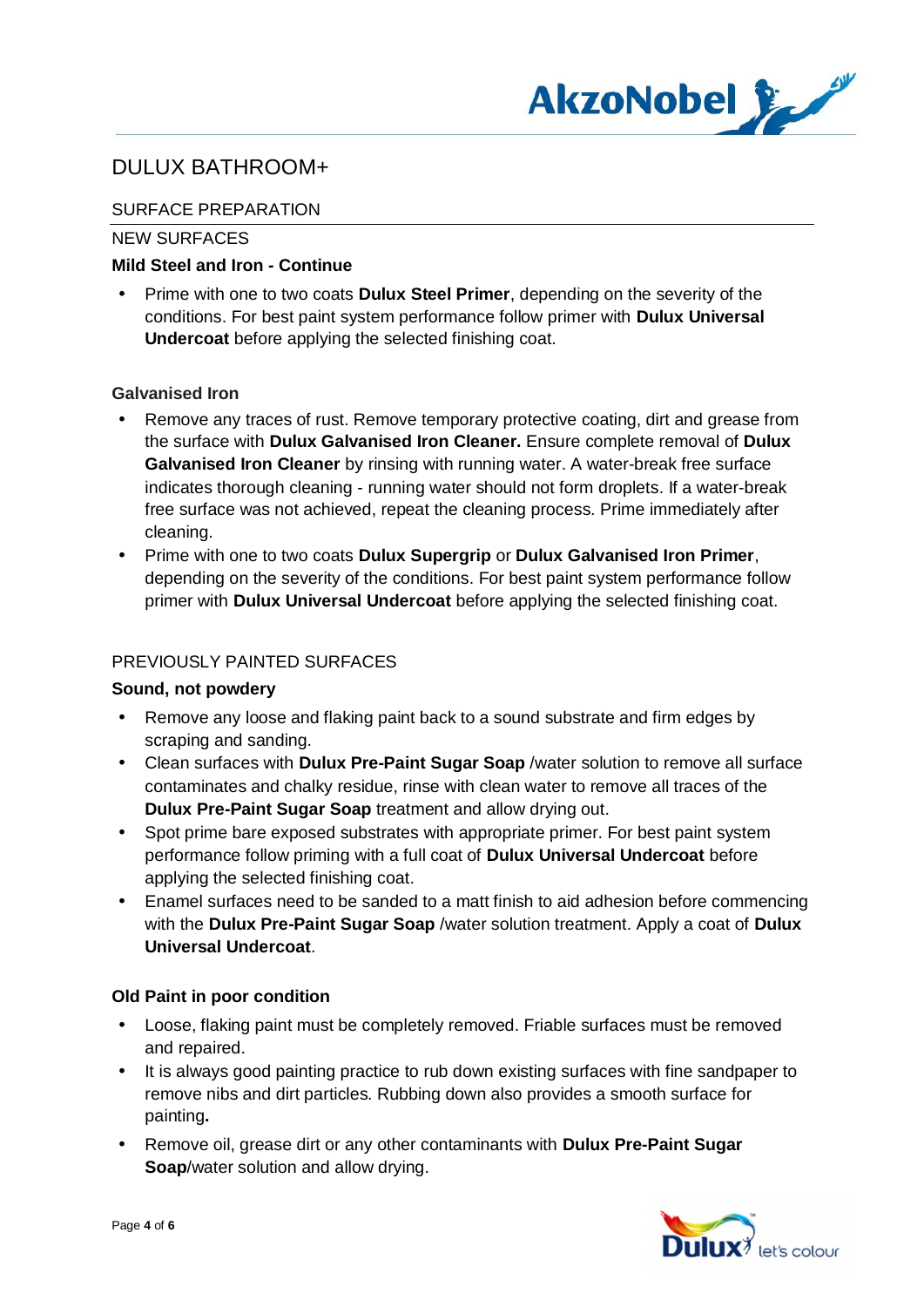

## SURFACE PREPARATION

## PREVIOUSLY PAINTED SURFACES

## **Old Paint in poor condition**

- Mould instructions. To kill lichen and algae growth, scrub with one of the following solutions: either 4:1 water/chlorine, or 4:1 water/sodium hypochlorite. Ensure that the areas are completely saturated, and allow the solution to react for a minimum of 4 hours. Rinse the complete wall surface thoroughly with clean water and allow drying.
- Prime and undercoat as for new surfaces. t.

### FILLING

Fill and repair imperfections with the appropriate **Dulux Pre-Paint** filler and prime with appropriate **Dulux** primer once the crack filler has dried properly. Failure to do this will result in uneven sheen levels between the repaired and normal areas.

## HEALTH AND SAFETY INFORMATION

This product contains no added lead. Avoid contact with skin or eyes. Keep out of reach of children. If accidently swallowed, seek medical advice immediately and show this container to the doctor. Dry sanding, flame cutting and/or welding of the dry paint film will give rise to dust and/or hazardous fumes. Wet sanding should be used wherever possible.

If exposure cannot be avoided by the provision of local exhaust ventilation, suitable respiratory protective equipment should be used. Do not empty into drains or watercourses.

Ensure good ventilation during application and drying. It is recommended to use suitable protective clothing and equipment. To avoid the risk of spillage, always store and transport containers in a secure upright position. Refer to Material Safety Data Sheet for complete information.

| Packaging                 | White - 1lt, 2,5Lt<br>Tint Base 7 - 2.5Lt                                                                                                                                                                                                                                                                                                                       |
|---------------------------|-----------------------------------------------------------------------------------------------------------------------------------------------------------------------------------------------------------------------------------------------------------------------------------------------------------------------------------------------------------------|
| <b>Storage Conditions</b> | Store under cool dry conditions away from direct sunlight,<br>heat and extreme cold.                                                                                                                                                                                                                                                                            |
| <b>Disclaimers</b>        | Colour swatch references are as accurate as modern<br>printing will allow. For best colour and sheen consistency, it<br>is advisable to use containers of the same batch number. In<br>the case of different batch containers it is recommended that<br>they be mixed together in a large container or finished in a<br>corner before starting a new container. |